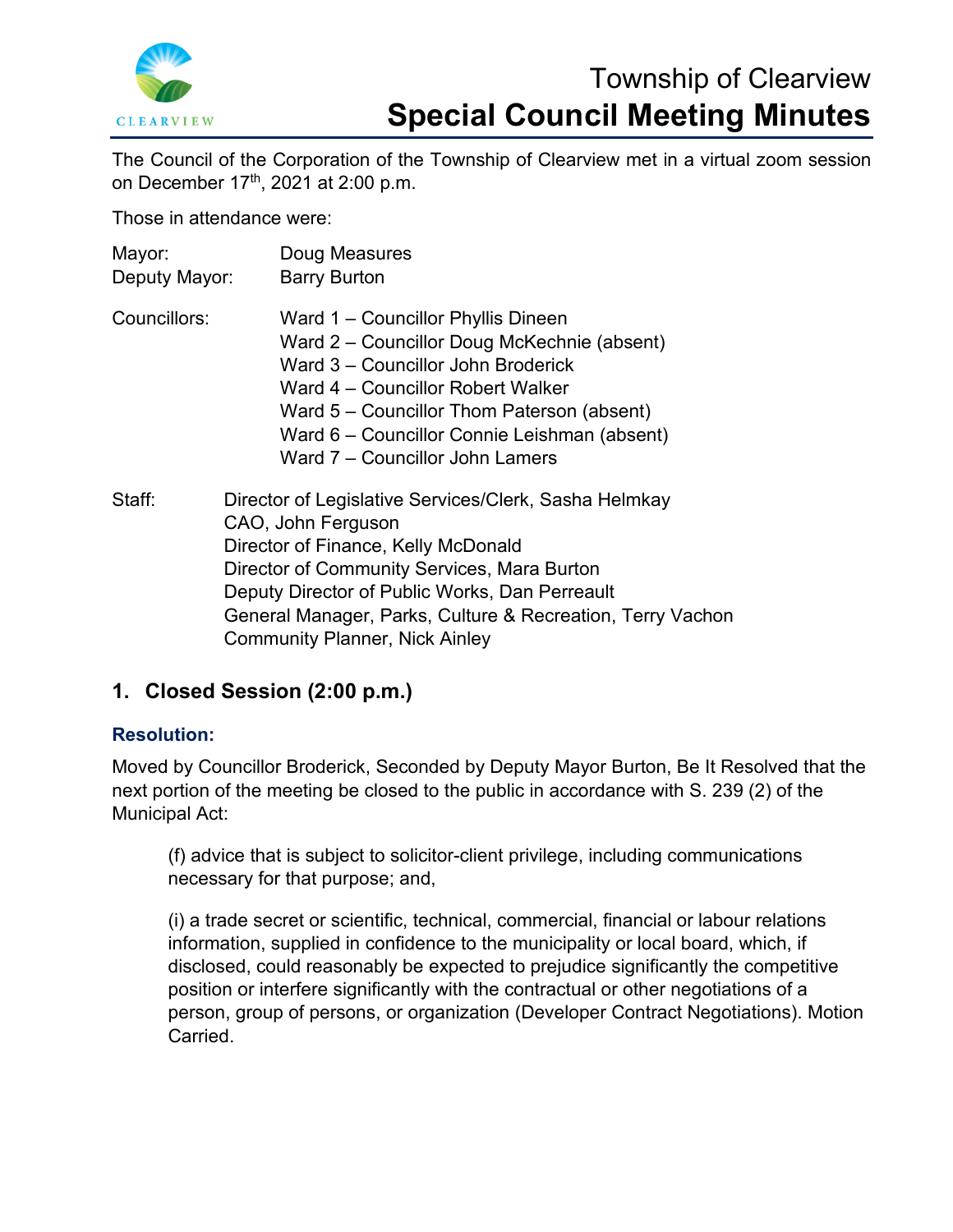#### **Items for Direction** (including Procedural Matters) Section 239(6) (b)

- a) Items for Closed Session:
	- Developer Contract Negotiations
- b) Identification of items to arise in open session
- c) Resolution to reconvene into open session

## **2. Approval of Agenda**

#### **Resolution:**

Moved by Councillor Lamers, Seconded by Councillor Walker, Be It Resolved that Council of the Township of Clearview hereby approve the Agenda dated December 17<sup>th</sup>, 2021 as presented. Motion Carried.

## **3. Disclosure of Pecuniary Interest and General Nature Thereof**

None.

## **4. Nottawasaga Station Phase 2 Pre-Servicing & Road Works Approval**

## **CS-066-2021 Pre-Servicing & Mowat Street Road Improvement Works Agreement The Estates of Clearview (Nottawasaga Station Phase 2)**

In addition to Clearview Township Planning staff, Joseph Mirabella and Russell Higgins from MacPherson Builders Limited and their engineer Jon Proctor from Crozier were in attendance to provide background on Phase 2 pre-servicing.

## **Resolution:**

Moved by Councillor Broderick, Seconded by Deputy Mayor Burton, Be It Resolved that Council of Township of Clearview hereby:

- 1) Receives the report CS-066-2021 for information regarding a Pre-Servicing & Mowat Street Road Improvement Works Agreement for the Estates of Clearview (Nottawasaga Station Phase 2), File No. 2004-011-SD; and
- 2) Approves the By-law 21-123 authorizing the Mayor and Clerk to execute the Pre-Servicing & Mowat Street Road Improvement Works Agreement upon confirmation from municipal staff that all submitted engineering Plans have been approved, signed and stamped as 'Accepted for Construction-Pre-Servicing Only' by the Township of Clearview peer-review engineering consultant (R.J. Burnside and Associates) to the satisfaction of the municipality, to allow for a portion of the works to be constructed prior to Final Approval for the Phase 2 of plan of subdivision on lands described as Part of Lot 25, Concession 1, formerly Nottawasaga, now Township of Clearview. Motion Carried.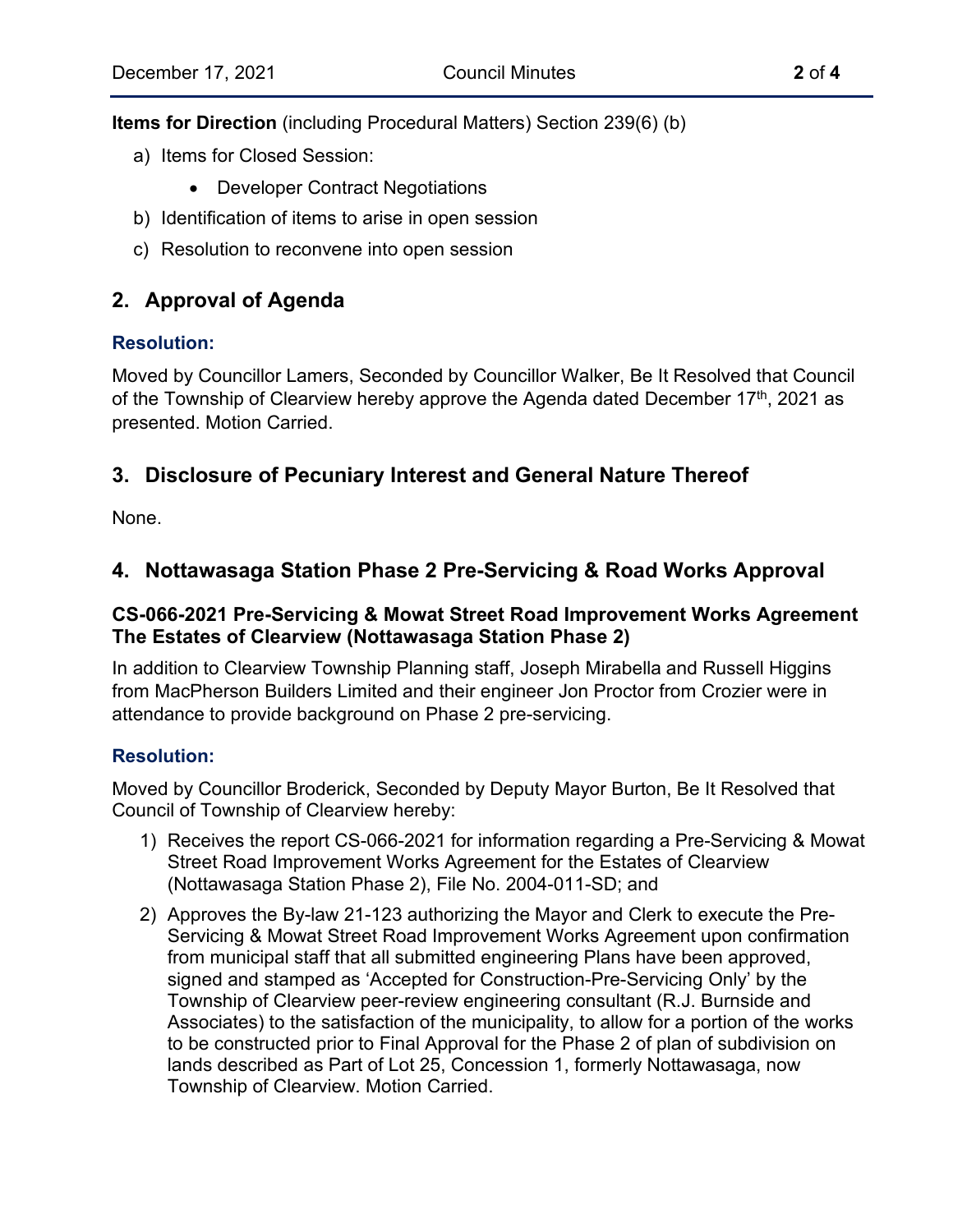## **5. By-laws**

## **21-123 Pre-Servicing & Mowat Street Road Improvement Works Agreement (Estates of Clearview)**

#### **Resolution:**

Moved by Councillor Broderick, Seconded by Councillor Walker, Be It Resolved that By-law 21-123, being a by-law to authorize entering into a Pre-Servicing and Mowat Street Road Improvement Works Agreement with the Estates of Clearview, be presented and read a first, second and third time and finally passed this  $17<sup>th</sup>$  day of December, 2021. Motion Carried.

## **21-125 Main Street Community Activator Program Funding Agreement (Canadian Urban Institute)**

#### **Resolution:**

Moved by Councillor Broderick, Seconded by Deputy Mayor Burton, Be It Resolved that Bylaw 21-125, being a by-law to authorize entering into an Ultimate Recipient Agreement with the Canadian Urban Institute, be presented and read a first, second and third time and finally passed this 17<sup>th</sup> day of December, 2021. Motion Carried.

## **6. By-Law to Confirm Proceedings of Council Meeting**

#### **Resolution:**

Moved by Councillor Dineen, Seconded by Councillor Lamers, Be It Resolved, that By-Law 21-124, being a by-law to confirm the proceedings of the December 17, 2021 Council Meeting, be presented and read a first, second and third time and finally passed this 17<sup>th</sup> day of December, 2021. Motion Carried.

## **7. Motion to Adjourn**

#### **Resolution:**

Moved by Councillor Dineen, Seconded by Councillor Walker, Be It Resolved that the Council Meeting be adjourned at 2:48 p.m. Motion Carried.